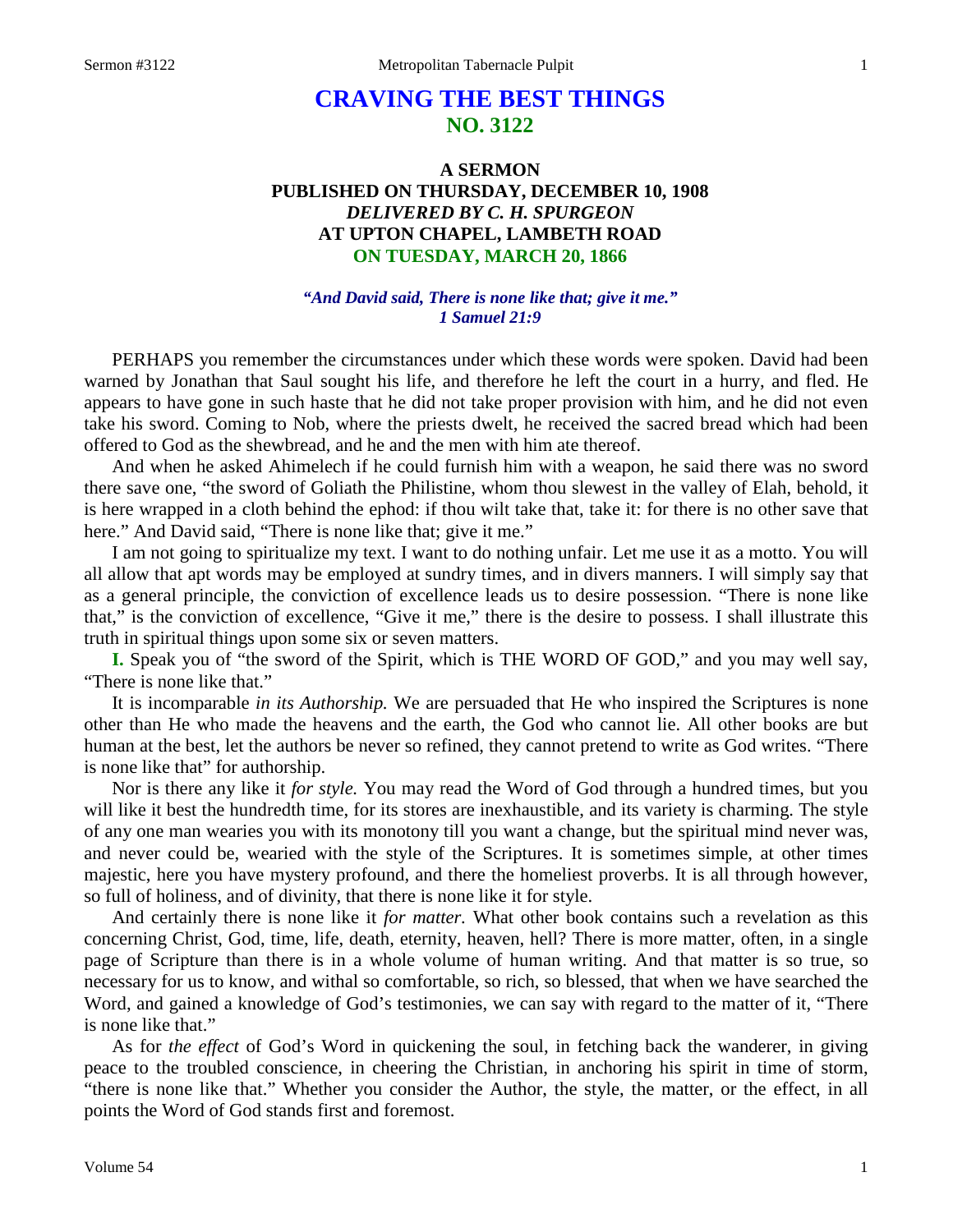The conclusion, therefore, that I draw is, *"Give it me."* Oh, give it me that I may read it constantly night and day! Give it me that I may understand it, prying into its secrets! Give it me! O Holy Spirit, rewrite your Book upon the fleshy tablets of my heart! Give it me, that I may call it mine, grasping it with the hand of faith! Give it me, that I may feed upon it with the lips of love, that I may receive it into my experience! Give it me, that I may carry it out with faith in the actions of my life!

There are some who are bent on taking away the Word of God. Well, if *they* discard it, "Give it *me."*  There are some who want to put it up on the shelf, as a thing that has seen its best days. *They* suppose the old sword is rusty, and worn out, but *we* can say, "There is none like that; give it me!"

**II.** I shall have no time to enlarge upon this subject, so must give you much in little. Therefore I pass on to another instance of the conviction of excellence with regard to THE SALVATION WHICH IS PROVIDED IN CHRIST JESUS.

All of you who are acquainted with the salvation that is in Christ will confess that "there is none like that." Beginning with that which always must lie at the root of all Gospel, *the precious blood of Jesus,*  where can there be found anything like that?

The blood of the Son of God, shed in so remarkable a manner, with sufferings so extraordinary, having about it a voice so loud, which "speaketh better things than that of Abel;" the blood which, when sprinkled upon us, enables us to boldly enter into that which is within the veil; the blood which, when sprinkled upon our door posts, preserves us from the destroying angel; the blood in which, if we are washed, leaves us whiter than snow, so that "neither spot nor wrinkle" can remain on those who have received the atonement of our Lord—there is no blood like that.

Search the world round and you will find that there is no truth so consolatory as the truth of the substitution of Christ, and His suffering, "the just for the unjust, that he might bring us to God."

Then, *as for His righteousness,* which is as much concerned in our salvation as His blood, "there is none like *that."* The righteousness of *Adam* in the garden, with all its perfection, was still liable to come to an end, but the righteousness of *Christ* can never be altered. The former was only human righteousness at the best, but ours is divine righteousness, "the Lord our righteousness," JEHOVAH-TSIDKENU.

Oh, the beauties of *that!* Saints in Heaven sparkle like the sun when they put on this glorious array. Not Christ Himself on Tabor's mountain shone more lustrously than will poor sinners shine when they are covered with the righteousness of Jesus Christ. "There is none like that."

And then, where the blood of Christ has washed, and where the righteousness of Christ is imputed, there comes as a matter of necessity, *"the peace of God, which passes all understanding."* Those who are in the enjoyment of this peace, will tell you that "there is none like that." The peace which comes from carelessness is without foundation, the peace that comes from ceremonies soon departs in the day of trouble, the peace that rests upon self-righteousness is based upon the sand, but the peace that rests upon the blood and righteousness of Jesus Christ will outlast all time, endure the shock of trouble, and land us in heaven to enjoy peace forever.

Sometimes this peace breaks forth into joy, and I may say especially of the joy of new converts, "there is none like that." If you ever walk down the streets of Mansoul on the day when the King Emmanuel is coming out, you will see the banners waving from every window, and the bells in every steeple making the spires to rock, you will see the people with gladness in their faces, wearing "beauty for ashes, and the oil of joy for mourning," and then will you say, as you hear them clap their hands and shout together, "The King is coming." "There is no joy like that."

But always in "the love of our espousals," we thank God that we do find it joyous. There is no joy out of heaven that is like the joy of pardoned sin, the joy of finding Christ, the joy of having our feet upon a rock. Then, do you not say directly, "Give it me"? Some of you have got it, and I know your prayer is still, "Give it me, give it me to know more of it, give it me to enjoy it more, give it me every day, let me have it like the manna from heaven every morning, give it me in all its fullness. Lord, there is none like that, give it me!"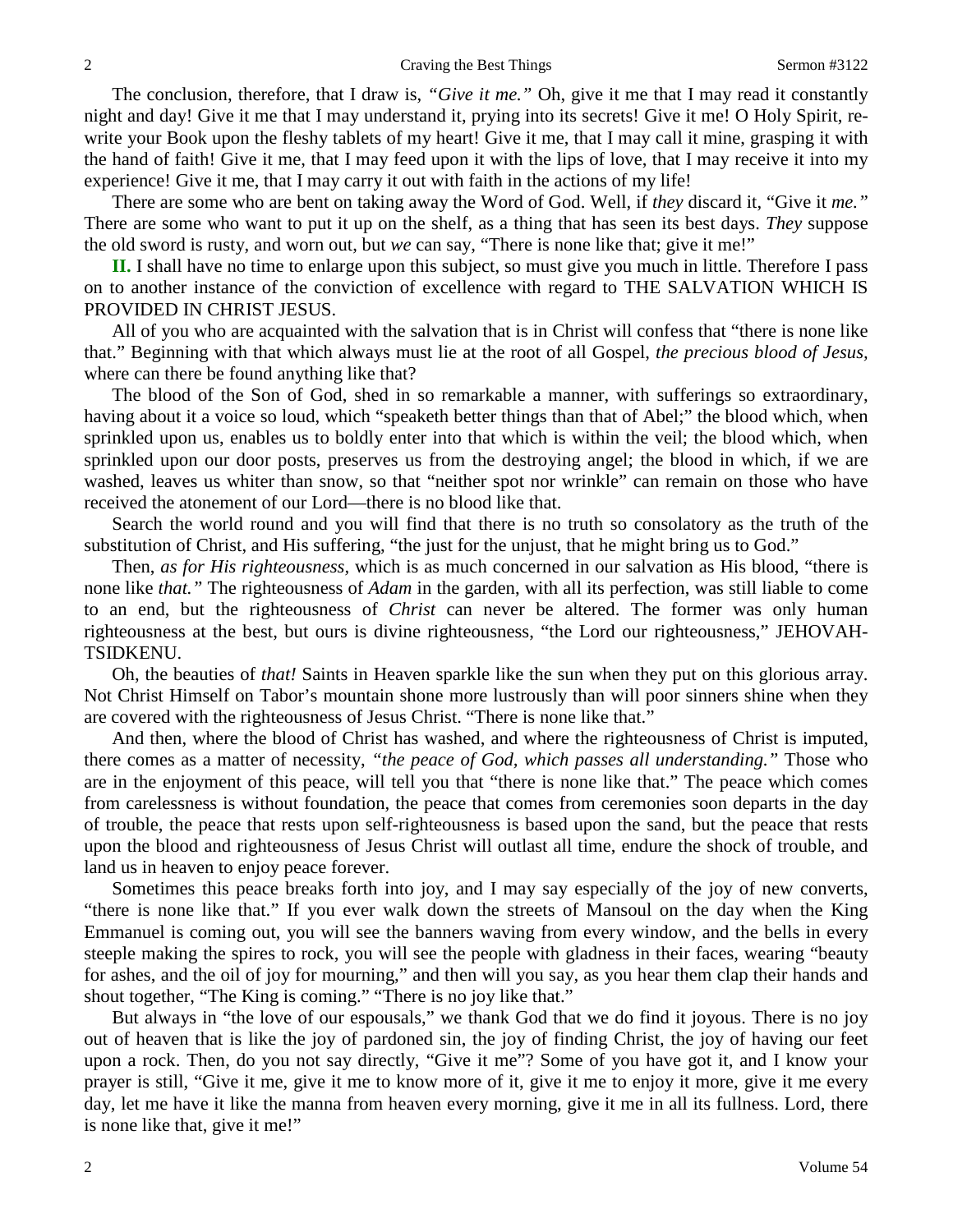And are there not some of you who have never had it? Do you not agree with me that to be covered with Christ's perfect righteousness, to have peace with God, and to rejoice in our Lord Jesus Christ is a most precious thing? Do you not say, "Now, give it me"? Well then, whisper it in the Master's ear, say to Him, "Lord, give it me, here is an empty hand waiting for it, fill it. Here I am, Lord, sinful and black, but You have precious blood, give it me, and make me white.

I am naked, I have nothing to cover myself with, but You have a perfect robe, give it me. Cover me with it. Here I am, Lord, heavy-laden, bowed down with grief, but You have peace to give, Lord, give it me. Here is my heavy heart, like a broken lily, withered and dying, Lord, You can freshen it up, and give me joy instead of sorrow, Lord, give it me!" You see, this is not a prayer for a number of people. It is a personal prayer for each one to pray, and I hope each one of you will pray it now.

**III.** But we must pass on to a third illustration of the principle of the conviction of excellence which leads us to desire to possess. The third illustration shall be found in UNSTAGGERING FAITH.

Those of you who have enjoyed this will know that there is nothing like it in all the world. For first, *unstaggering faith grasps the promises.* Ah, how often have I wished *I* could do so! I have seen some Christians taking hold of God's Word just as they found it, being, as the saying is, "as happy as the birds in the air," and never troubled about its providential arrangements. Now, unstaggering faith, when it gets a promise, treats it as a wine presser does the grape, when he treads upon it till the sweet juice comes forth.

This mighty faith, when it comes to prayer, takes a promise with it and makes a step in advance, *it gets the petition which it desires.* Unstaggering faith comes down from the closet crying, like Luther, *"Vici, vici,* I have overcome, I have conquered!" God grants the desire of unstaggering faith. It delights itself in the Lord, so the Lord grants it the desire of its heart. There is nothing like faith to pray with, it handles the promise in a masterly manner and gets its desire.

The consequence is that unstaggering faith, in daily life, *practically removes every difficulty.* "Who art thou, O great mountain? before Zerubbabel thou shalt become a plain." Where Little-faith is stumbling over every straw, Great-faith is not afraid to go through the river, since Christ is with it, nor afraid to climb the mountain, since God beats the mountain as small as chaff when faith uses the flail.

And certainly, as difficulties are removed, this unstaggering faith *preserves a perpetual serenity.*  Let—

# *"Earth be all in arms abroad, Faith dwells in perfect peace."*

It leans upon its God, with a sense of His unfailing goodness when the desert around is dry, while the parched souls that lean upon an arm of flesh become like the heath of the wilderness.

I think, if I had mentioned only these four things concerning unstaggering faith, you would say, "There is none like that." It grasps promises, wins positions, overcomes difficulties, and lives in perpetual peace. What then? Why, "give it me." O Little-faith, do you not say, "Give it me"?

Perhaps you have been in Giant Despair's castle, and you have thought he would surely devour you, but if you could get hold of this Goliath's sword, you might soon have the giant's head in your hand. If you keep better company, if your spiritual lungs take in more of the air of heaven, there is no reason why that little trembling faith of yours should not grow into strong faith, for the promise is as true to you as to any other.

You are as much a child of God as any other. God is as willing to answer your prayer as the prayer of any of His people. He is as true to you as He is to others. He "waiteth to be gracious." I hope before you go home, you will say of this strong faith, "There is none like that; give it me."

**IV.** The fourth thing is one which I think equally as precious as any I have spoken of, and that is A LIFE OF NEAR AND DEAR COMMUNION WITH CHRIST.

There may not be many here who have enjoyed it, for it is not given to all God's people to live in this center of true religion. The higher life is neither known nor possessed by all the saints, but those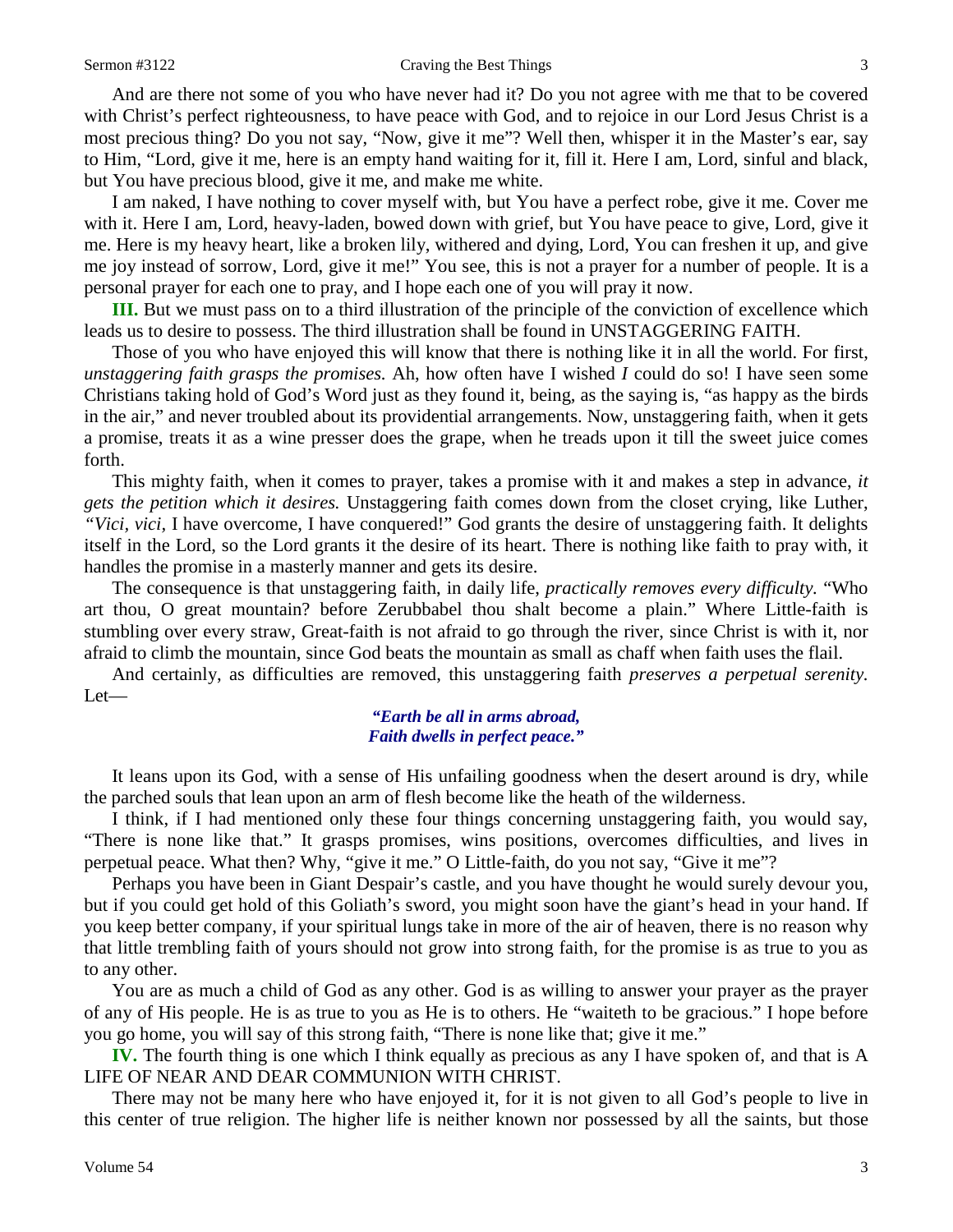who do know and possess it will tell you that "there is none like that." A man who gets into close communion with Christ *is sure that his soul is saved*. He does not sing—

## *"'Tis a point I long to know."*

He used to sing that once, but now he knows better. He knows he is beyond that, and now he can sing—

# *"Now rest, my long-divided heart; Fixed on this blissful center, rest."*

He no longer has to question whether he has repented or whether he has believed. He has brought forth "fruits meet for repentance," and his belief is proved by his works. He has attained to the full assurance—not of hope, though that is a good thing, nor of belief, though that is also a good thing—but the full assurance of *understanding,* and there he stands, enjoying the confidence of his union with Christ.

Next to this assurance of his soul's safety, there comes *the enjoyment of Christ's love.* He not only *knows* that Christ loves him, but he *feels* it. The love of God is not now like "precious ointment" within the case, but it is "shed abroad in his heart by the Holy Ghost." It is like the ointment from Mary's alabaster box when it was broken. He can feel the love of God in his heart. He has no more doubt now of the love of God to him than of his own love for his child.

At times it seems to weave itself into his very consciousness and he can say, "I sat down under his shadow with great delight, and his fruit was sweet to my taste. He brought me to the banqueting house, and his banner over me was love." He has tasted, and known, and felt the dearest communion of the Savior's love, and he can truly say, "There is none like that."

Some of you have, perhaps, read the life of Madame Guyon and have said, "Ah, there is none like that." You may have read the spiritual letters of Rutherford and said, "There is no life like that," or the works of George Herbert and felt inclined to say, "There is no spirit like that; give it me." Your spirit has often said, "Give it me." Oh, that I might get it!

I would rather lie sick upon a bed of pain from now till my Master's appearance than be employed in the preaching of God's Word if I cannot have my Master's presence with me. I can hardly look upon some hours that I have spent upon earth as being a part of my mortal life at all. They seem to have been fragments of my immortal existence, croppings up of the new life, little pieces of heaven, stray notes from angelic harps, suffered to wander here below as earnests of the "rest which remaineth for the people of God." Let us each one pray, "Savior, give it me. There is none like that; give it me."

**V.** But I must pass on. The bee is in a field that has many flowers in bloom, and must fly from one to another. THE POSSESSION OF SPIRITUAL POWER—THE POWER AND INDWELLING OF THE HOLY GHOST—is another most precious thing concerning which, I trust, we have a conviction of excellence which will lead us to desire its possession.

Do you know persons who possess this spiritual power? If you do not, I will tell you where you will observe it. *There is a secret, mysterious power about their private lives.* Not that they expose their private lives to observation, for they have a hidden life which they know cannot be seen, and which they desire to be hid with their Master.

Still, in their families, in their most private actions, there is a shadow which you can see, and if that shadow, like the shadow of Peter, has healing influence about it when it falls upon you, you will observe it, and wish your influence were like it. You perceive by it that they have "been with Jesus," and have learned of Him.

*This power shows itself in their public work.* They may be preachers, and if God has given them spiritual power, their ministry is very fruitful in conversions, and generally blessed in edification. When you listen to them as they speak upon a point of doctrine, you feel that they are dealing with a thing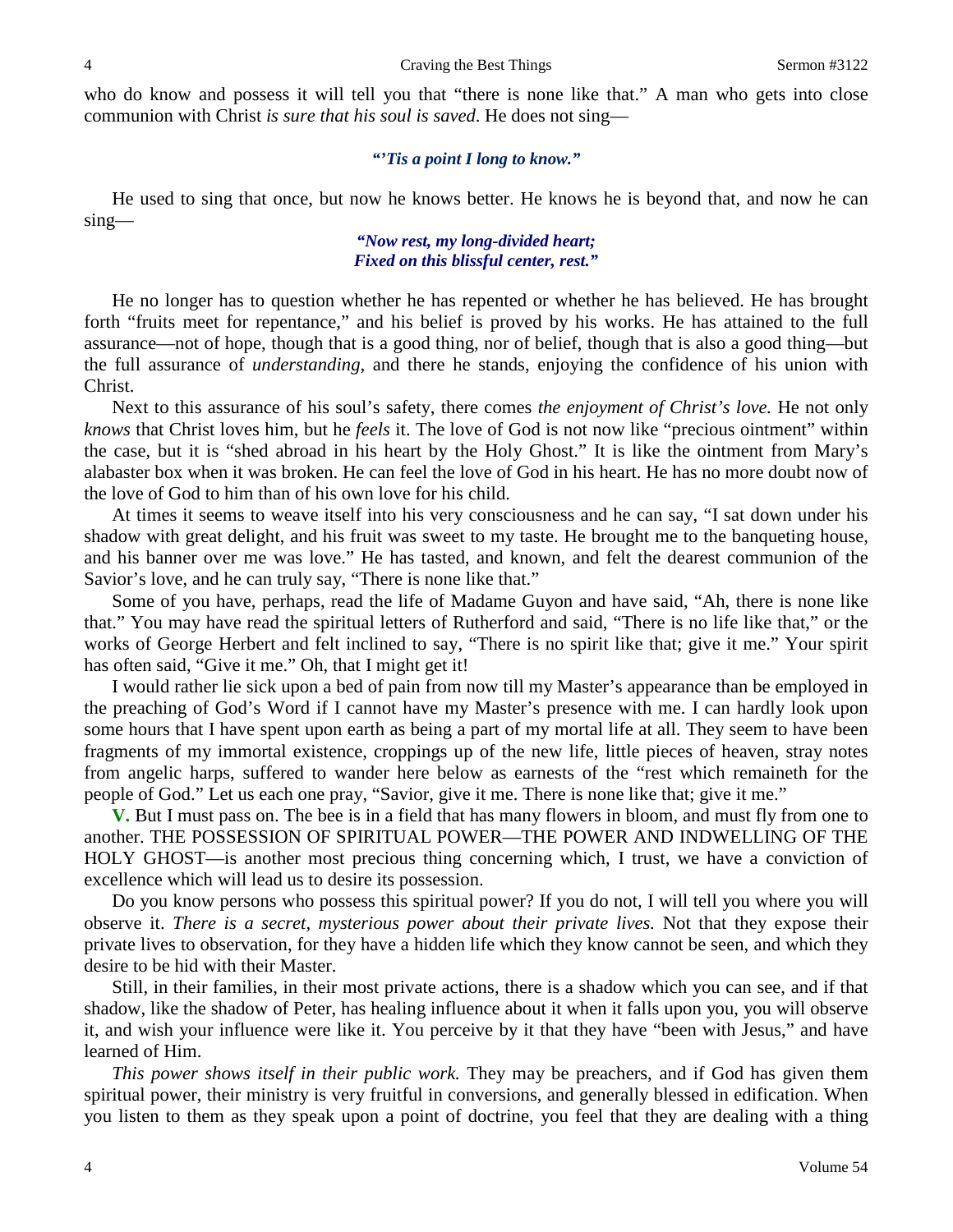#### Sermon #3122 Craving the Best Things 5

which they have handled, and tasted, and felt. They have seen the evidence of these things in the Holy Word, and they speak what they do know, and testify what they have seen. If they happen to be Sunday school teachers, if they happen to be missionaries, or whatever is their occupation, you see that whilst others are using little hammers, tapping the nail on the head, and failing to drive it home, these have energy and might, and drive the nail home almost with a single stroke, and clinch it with the second.

While others are talking of what they would like to do, these men do the thing. God is with them. They are "workers together with God," and you can see the result of their work because there is power—such power as God gave to the apostles at Jerusalem—resting upon them.

*This power often shows itself in a church*. I want to get you to pray for a public blessing, for a whole church may get this spiritual power. Look at the prayer meetings, how well they are attended, look at the various societies, how earnestly they are conducted, how the young men and women are seeking to bring in others, how the matrons are mothers in Israel, how the old men are fathers in Christ. Oh, it is a blessed thing when a whole church gets alive!

One may blow the coals so well that they may touch a prophet's lips, but a whole mass of coals together, what a conflagration of divine grace may this cause throughout the world! Oh, that all our churches had power from on high! Then would come revival seasons, true revivals, when everything would be full of holy joy and vigor, and the kingdom of Christ would grow, and His arm be revealed.

You are sure to see the effect of this power in the church in the blessing of the world, for the church that is revived soon tells upon the neighborhood. If there is a great fire, you may see the blaze of it a long way off, and so if there is a fire in the church of God, the blaze of it must be seen by the world! You bless the neighborhood where you are blessed in yourselves. With regard to this spiritual power, "there is none like that."

We may preach new doctrines, or use fine music, or try to build our edifices so as to make them attractive, but oh, when we come to spiritual power, "there is none like that." I think I can hear all the members of this church, and members of other churches who are here, say, "Give it us, Lord, give it us now."

I am persuaded that we might exercise this power more, but we sometimes think that this sword of Goliath is laid up before the Lord, and is never to be used, that this shaking of the dry bones, this fire from heaven running along upon the ground, is a thing to be read about and dreamt of, but not to be possessed and seen. O God, show that You have not changed Your ancient prowess! O arm of the Lord, be You made bare again! Let this be our constant prayer, "There is none like that; give it me."

**VI.** I want to speak so as to touch some who are not yet converted, and I think I must use another illustration of the principle which leads wise men to desire possession, namely, The PRIVILEGE OF THE CHRISTIAN.

Every Christian who possesses this privilege will tell you that there is nothing like it in all the world. What is a Christian? Well, first, *he is a son of God,* an heir of heaven, a prince of the blood imperial, one of God's aristocrats, soaring right above the common level. He is as much above other men as other men are above brutes. He is a man of a new race, he does not belong to this world, he is an alien, a stranger here, his citizenship is in heaven, he can look up to God and say, "My Father." The Spirit of adoption is in his heart.

The Christian knows that *he is "accepted in the Beloved,"* He knows that, whatever he does that is right, God accepts through Jesus Christ, that his prayers are accepted, that his vows are accepted, that his good works are accepted, that his very sighs, and groans, and tears, and wishes, and heartbroken desires are all accepted. God accepts them all as men accept love tokens from dear friends. He takes our poor withered forget-me-nots, and treasures them up. We are accepted, altogether accepted, in the Beloved.

The Christians is *a man who is quite secure.* There is no fear of his ever sinking into hell. A jewel of the Redeemer's crown shall never be cast unto the swine, that they may tread it under foot. Christ's blood-bought one is safe forever. Therefore he is not afraid. He believes that he has entered into the heavenlies with Christ, and taken his seat at the right hand of Christ, his covenant Head with whom he is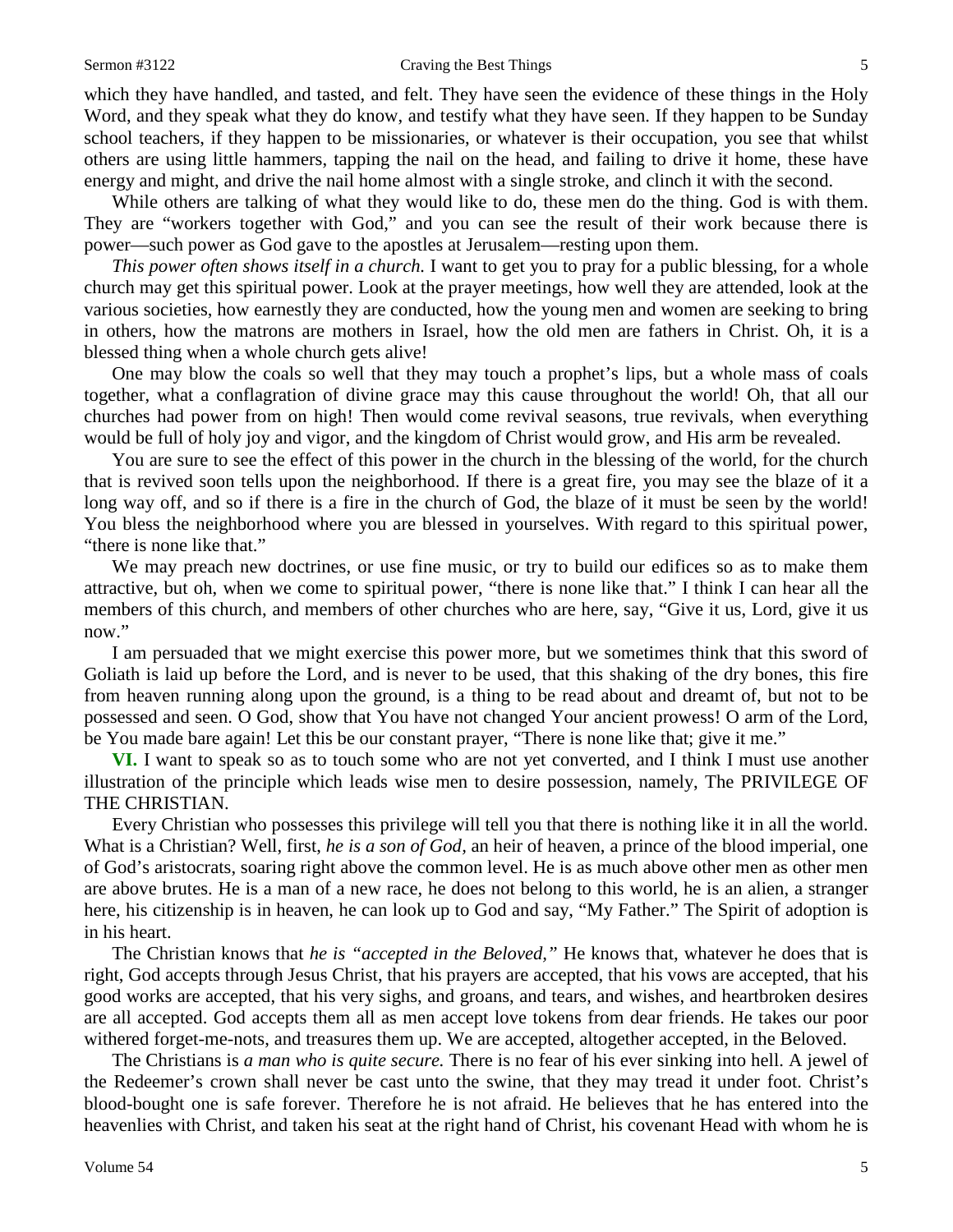in personal union. There is no life in the world like a Christian's, there is no standing like his, there is no position like his. There is no person in the world that you can imagine who has such a life as his, watched over by angels, provided for by the bounty, and guarded by the omnipotence of heaven, what more can he want? "There is none like that."

And now, sinner, does not your heart say, "Give it me. Let me be treated as You treat the rest of the family. Do unto me as You use to do unto them that fear Your name"? There is a gate to God's heart, and that gate is not shut, and by the way *we* came into that heart, dear sinner, *you* may also come in. "I am the Way," saith Christ. If you look to Him bleeding, suffering, bearing the guilt of man, you are accepted, for looking to Jesus is a token of your being "accepted in the Beloved." But never be satisfied with merely knowing what is the privilege of a Christian, try to get it. "There is none like that; give it me."

**VII.** Only once more on this point. Mark THE CHRISTIAN'S HOPE, and may we not justly say, "There is none like that"?

What is the Christian hoping for? *He is hoping for the Lord's coming.* He is hoping that the Master will reign upon the earth right gloriously. And sometimes he thinks that perhaps he may never see death, for he knows that there are those who will remain on the earth at the coming of the Lord, and who shall not fall asleep. But if he anticipates death, yet he has a good hope *that they also who sleep in Jesus will the Lord bring with Him.* His hope is that his disembodied spirit will see the Savior before his body shall rise from the dead, and that in the intermediate state between now and the resurrection his soul will be in paradise.

As to his body, he has a hope that the Judge will come and the trumpet sound, and he even says within himself, "I know that my Redeemer liveth, and that he shall stand at the latter day upon the earth: and though after my skin worms destroy this body, yet in my flesh shall I see God." He has a hope of rest for his soul, and of resurrection for his body, and after death and *after resurrection comes the judgment. But he has a good hope even concerning that, for he hopes to hear the Master say, "Come, ye* blessed!" He hopes to stand at the right hand of the Judge, and to sit with Christ upon His throne, to dwell forever with the Lord, and his soul often sings—

## *"Amen, so let it be, Life from the dead is in that word, 'Tis immortality."*

And I know that everyone, saint or sinner, even though he be as base as the wicked prophet Balaam, will say, "There is none like that; give it me." But you cannot die the death of the righteous unless you live the life of the righteous. Nor must you expect your last end to be like his unless you begin where he began—with Christ. I would to God we had half as much desire for this best of all things as we have for the things of this world.

If there was an advertisement in the newspapers saying that there were guineas to be given away at a certain chapel tomorrow morning, what a crowd we should have, but now, when information has been spread abroad that salvation is to be had, though it is admitted on all hands "that there is none like that," yet how few say, "Give it me, give it me!" But oh! if you do say so from the heart, you shall hear God's answer, "I have given it, take it, and go thy way!"

**VIII.** And now, dear friends, will you follow me a little further while I point out that as the conviction of excellence leads us to desire possession, so SPECIAL SEASONS INTENSIFY THIS DESIRE?

David particularly wished for Goliath's sword on this occasion, because he had not any other. He was quite willing to take this sword because the priest very significantly said, "There is no other save that here." Therefore David was the more ready to appreciate the excellence of the sword because it was the only one there was, and to say at once, since he needed it so badly, "Give it me."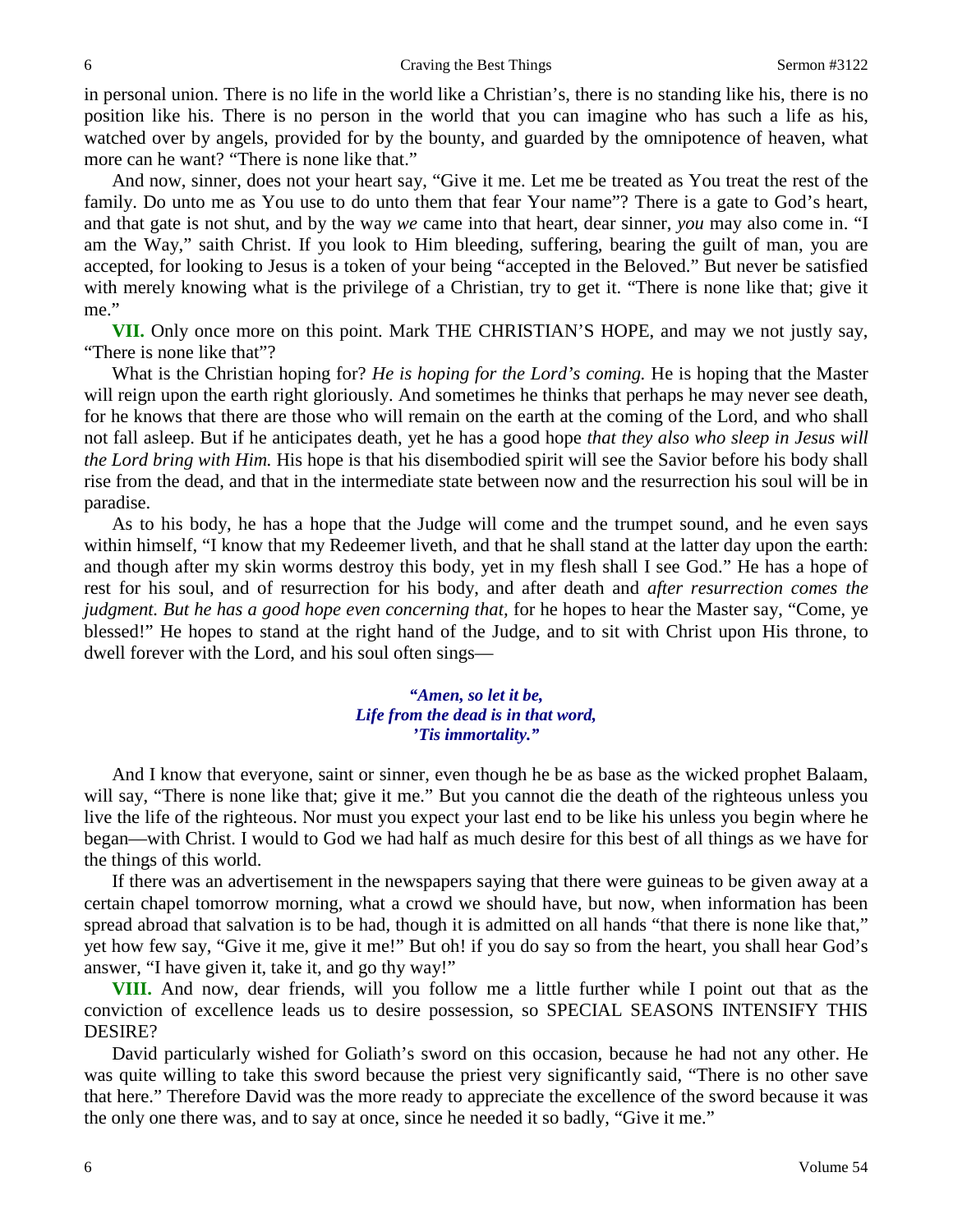*In times of conviction of sin,* in times too, of *a sense of ignorance,* a man says of God's Word, "Give it me." As long as you think you are very wise, you will do without this Book. When you begin to be wise, and find out that you are a fool, then you will say, "There is none like that; give it me." You will be satisfied with other men's books till you find out that they are false, and when you have found that out, you will turn with love towards this volume, and say of this Gospel truth, "There is none like that; give it me."

In times of conviction of sin, you will feel regard for the revelation of Jesus Christ. That man who does not value Christ can never know his own condition. I say, sirs, if God would strip you, if He would lay the terror of the law upon you, if He would tie you up to the halberts, and beat you with the tenthonged whip of the law, and then scrub you with the brine of conviction of sin, and make your flesh tingle with anguish, cast you into prison, and break your back with Giant Despair's crab tree cudgel, it would bring you to know your own condition and you would say, "There is none like that."

A naked man prizes a good suit of clothes, and a hungry man has a keen appetite for a good feast, and so, when a soul gets a sense of sin, oh, how he prizes the Savior! He then says, "Christ for me," "There is none like that; O God, give it me!"

*In times of trial* too, the Christian knows the value of the faith of which I spoke to you. A man without trials may live without faith, with a good fixed income coming in, a prosperous business, the children all healthy, and everything going on as you could wish it, you can put faith by in its scabbard and let it rust a bit. But when business declines, a child dies, you yourself are sickly, troubles gather around your head, and you know not whither you yourself may soon have to fly, you say, "Ah, now I must seize faith." You are glad of your umbrella when it rains, and times of trial make us cling to our faith.

*If ever you get into spiritual darkness,* dear friends, it is then that you begin to prize communion with Christ. When the Lord hides His face from you, then, like the spouse, you begin to seek Him through the streets and to say, "My beloved, where is he?" While in the enjoyment of Christ's presence, you grow secure and when He comes knocking at the door, you say, "I have taken off my clothes," and you let Him stand outside till His locks are wet with dew, but when your Beloved withdraws Himself, and goes away, then you seek Him, beating your bosom and crying, "Oh, that I knew where I might find him!"

Ah saints! if we once get into the darkness, then we know the value of the Sun of righteousness, and when the night is dreary and grim, it is then that the Star of Bethlehem becomes "our life, our light, our all," and "conducts us to the port of peace."

I think it is also *in the times of labor* that the Christian knows the value of spiritual power. If he has much to do, and but little strength to do it with, if he does not see success attending his efforts, then he begins to cry out for the power he sees in others. "O Master," he says, "I have been sowing seed, but it never comes up," and then it is that he cries for spiritual power.

He then seems to have Baxter's disease, and would like to have Baxter's power, and he would take Calvin's seventy sicknesses at once if he might have Calvin's seventy times powerful heart. He feels that he would give up all pleasures if he might but be endowed with spiritual energy. "There is nothing like that," says he, "give it me."

And it is also *in times when the soul is impressed as to the vanity of mortal things,* that it rejoices in Christian privileges, and those times are growing with some of us. I am young compared with many of you, but I feel old to what I was a little while ago. I have a sense of death about me every day. I do not think there have been five minutes during the past year that I have been without a sense of mortality, till I have begun to look at everybody who goes by as a wonder that he is alive, and to look upon all the world as not being worth anybody's caring for.

I would not live here always. I have a strong appetite for heaven, and I think many of God's saints, as they grow in age, find it so. They care less and less for this world because they recognize that there is nothing here worth caring for. At such a time I am sure you can say of Christian privileges, adoption, acceptance, and union with Christ, "There are none like these; give them to me."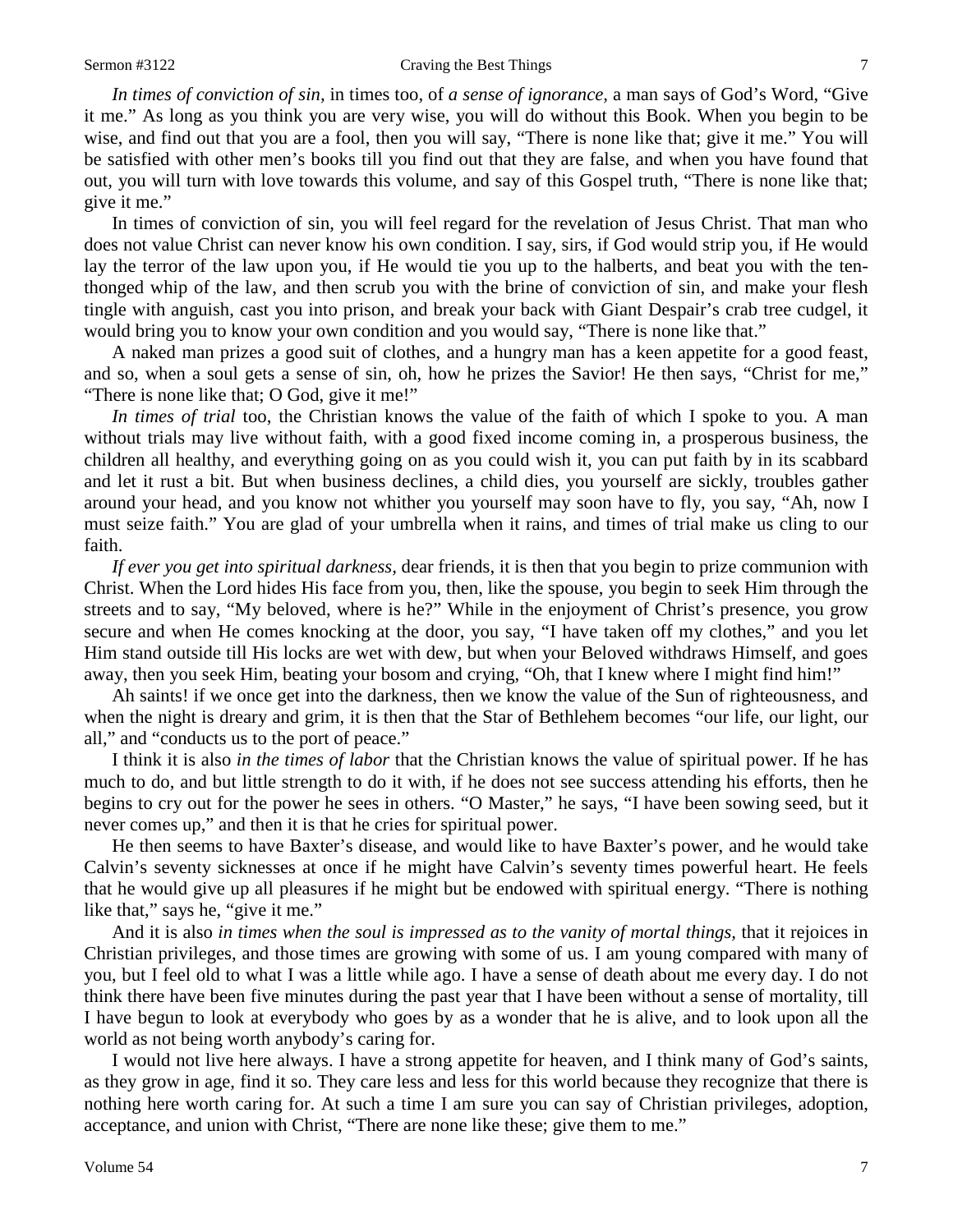There, dogs, you may have the world if you like, and snarl over that marrow-less bone, but as for me, give me Christ, give me to know true union with the Lord Jesus Christ. "There is none like that; give it me." I rejoice more in the Lord my God than in all the corn, and wine, and oil, which make the rich so glad, and the proud so happy. There is nothing like spiritual privilege, give it me.

It is also *in the time of death, or sickness supposed to be fatal,* that we begin to see the value of the Christian's hope, and to say—

### *"When the death-dew lies cold on my brow, If ever I loved Thee, my Jesus, 'tis now!"*

You cannot look forward to dying in itself without a shiver. Death is not, and never can be, congenial to our nature. We are—

## *"Fond of our prison and our clay."*

I have heard of one of whom a minister said, "She died full of life." That is the way to die, full of life and immortality, having so much of life that it swallows up death. "Death is swallowed up in victory."

One of our grand old Puritan divines, when he was close upon dying, was busy working at his book and his friends said, "You are dying," and advised him to rest, but he said, "No, I will not slip to bed to die, I will die in my chair," and he sat up and sang to the last. Haliburton seemed to be anticipating the time of his death when he exclaimed, "Have at thee, death, have at thee! I have no fear of thee!" It is then when we shall feel, concerning the Christian's hope, "There is none like that; give it me."

**IX.** Well, dear friends, many of you endorse the prayer, "Give it me," but some of you start the question, "Shall we get it?" Let me, therefore, put before you a few of the many ENCOURAGEMENTS THAT SUPPORT US IN THE BELIEF THAT THE DESIRE WILL BE GRANTED.

Why is it that we believe our desire will be granted? Let every Christian and every unconverted person who is seeking the Lord listen to these few remarks. *Other saints have received that which you are desiring.* They have received salvation, strong faith, communion with Christ, and spiritual power. When another receives those blessings, that should be an argument and encouragement for you to press your suit.

A man who never gives anything is the worst person in the world to beg of, but he who has given in the past will probably continue to give. There is no heart so generous as the heart that has already given, it will still give. God has blessed millions of others—hosts beyond all counting, then why should He not bless you? Lord, Thou gavest to others, give to me also.

Evidently, *the gifts we are seeking are supplied in the covenant of grace*. There is provision made of all the matters I have been talking about. It pleased the Father that in Christ should all fullness dwell, so that there are in Christ, not only the common gifts, but the special gifts of which I spake just now, and they are all in Him in full measure, then why should they not be given to you?

Since they are all provided, doubtless *they are not provided in vain.* It is just what common sense would teach us, if a man provided a large quantity of soup in his kitchen, anybody would imagine he intended to give it away, and if a lady, like Dorcas, was busy making a large number of garments, you would at once infer that she did not need them for herself, but intended to give them away.

Now, since there is a provision made of all these good and precious things of which I have spoken, it is to be concluded that they were made to be given to those who need them. Surely, when I pray, "Give it me," He will give it me, for He has provided it in order to give it. He has made a fountain, and water in the fountain, what is it for? The light that is in the sun is not there for the sun's sake, but for somebody's use. And so, the treasures hid in Christ must be there for those who need them. They must be there for you and me. There is provision made for as many as will receive it.